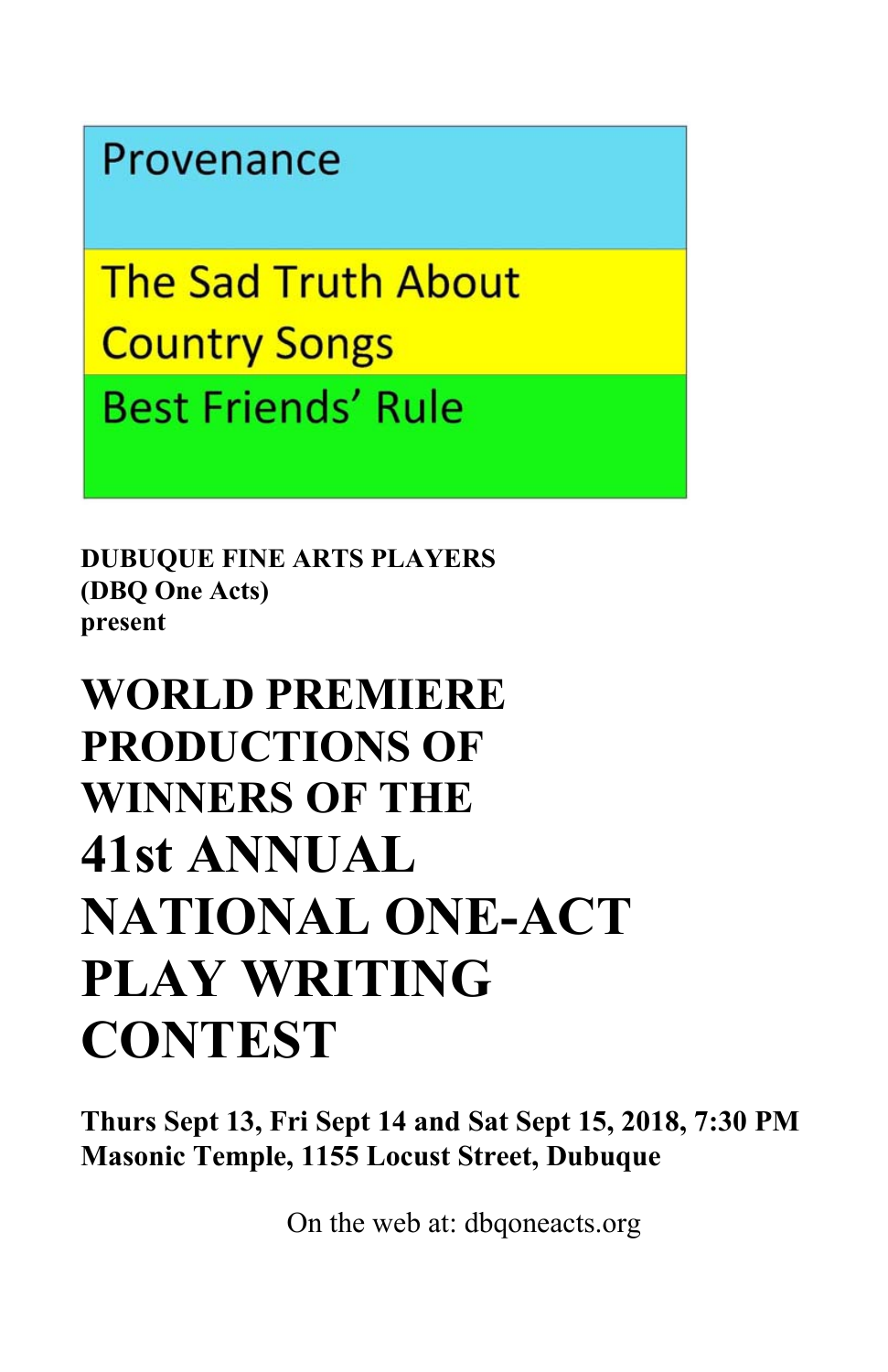# **First Place Provenanceby Ian Patrick Williams**

**Director: Teresa Fairchild**

Alma . . . . . . . . . . . . . Jill Heitzman Benjamin . . . . . . . . . Justin Milligan

# **Third PlaceBest Friends' Ruleby Patricia Motto**

#### **Director: Mary Auman**

# **Second Place The Sad Truth About Country Songs by Stephen Gracia**

#### **Director: Jennifer Maki**

|                         | Darla Bartow Terri Jackman |
|-------------------------|----------------------------|
| Amos Bartow Zack Werner |                            |
|                         | Musician Amanda Eby        |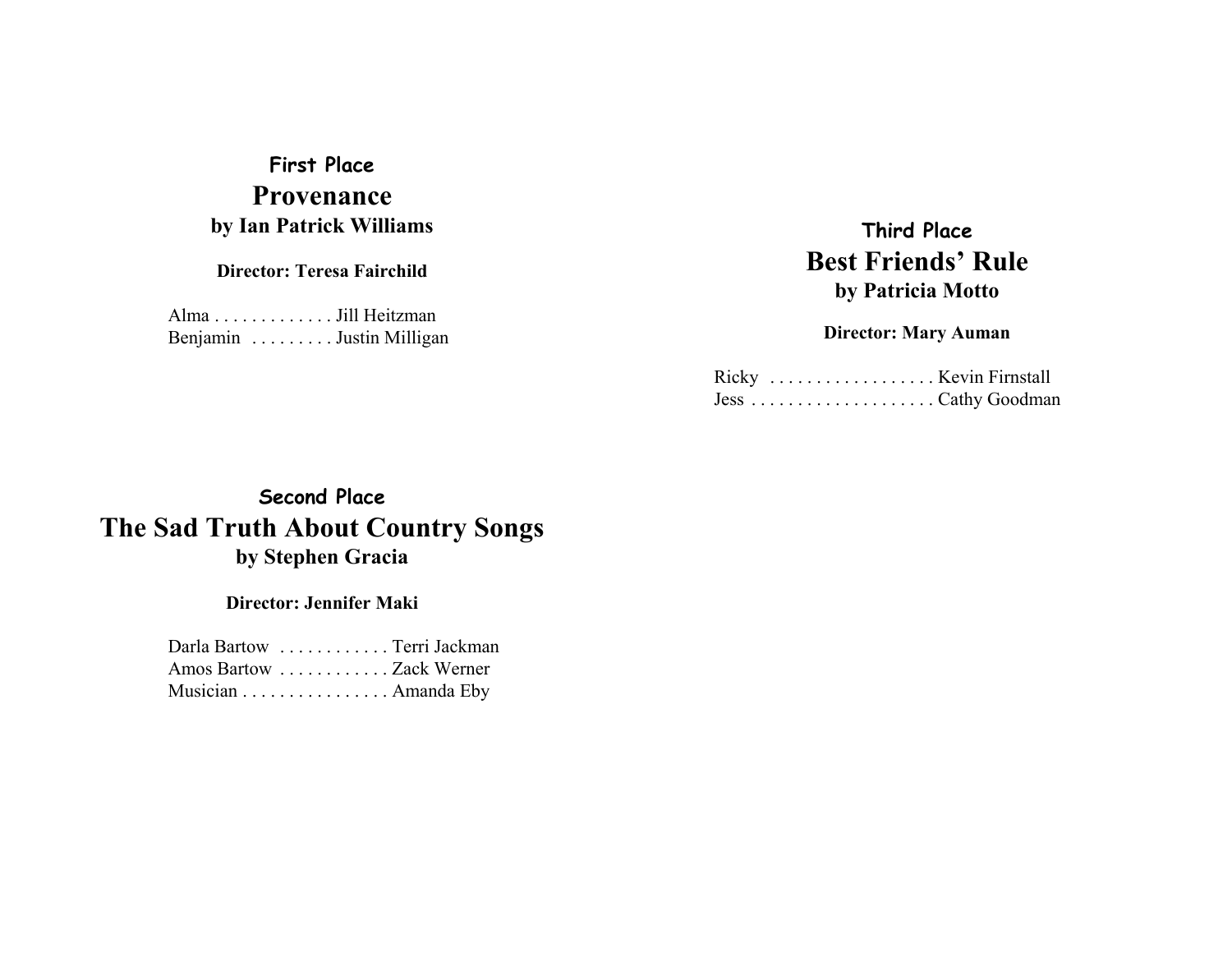### **Prize-winning Writer Bios**

**Ian Patrick Williams** shared the Chicago Emmy award for co-authoring the PBS teleplay *Bleacher Bums*, which was later adapted and produced as a M.O.W. by Showtime. After moving to L.A., he worked for the non-profit education organization Enrichment Works, writing and directing seven one act plays that toured the Los Angeles school system. His short play *Normal Shnormal* won the first place Gold Quill award at the 2017 Tehachapi One Act Festival. The film *Gangster Land* for which he wrote the screenplay was recently released by Status Media Entertainment.

**Stephen Gracia** is a playwright and one of the founders of Dialogue with Three Chords, a pub theatre night in the West Village which will begin its eighth season this year and for which he has written over 100 short plays. He is a member of the Playwright and Directors Workshop at the Actor's Studio and the Dramatists Guild. His plays have been seen at HERE Arts Center, The Producers Club, and Dixon Place. He is a graduate of the Brooklyn College MFA Poetry Program, and his poetry has been published in Riverrun, The Brooklyn Review, Weird Tales, and Slipstream, and he has read at the St. Mark's Poetry Project and ABC No Rio. Stephen also records electronic music under the name Rhythm & Detonation and contributed an original score to a revival of Jeffrey M. Jones's Crazy Plays at BRIC Studio and original songs to the Off-Broadway production of CJ Thom's Eightballs at the Lafayette Theatre. He is thrilled to be a part of the Dubuque Fine Arts Players One Act Festival!

**Patricia Motto**'s first published work came in the Byford Booster when, at age six, she wowed her teacher with two complete correctly punctuated sentences. Since then she has at various times taught composition at the college level, made sort of a living as a freelance writer, spent two summers as a Soxette (don't ask) and, because she became fond of nice meals out, graduated from law school and became an attorney specializing in sexual harassment. Three completed full plays and several one acts under her belt, she is now just beginning to offer sacrifices to the theater gods in furtherance of her goal of actually having something produced. She is currently living happily with her shelter dog, Fosse, in Elmhurst, Illinois where she also choreographs for and dances with The Tree Town Tappers.

#### **Performer/Director Bios**

**Mary Auman (Director,** *Best Friends' Rule***)** has been involved with the One Act Play Festival for many years. She has served as a reader, a board member, a director and as an actor and producer. Mary found working with playwright, Patricia Motto, to be a real benefit in directing this play. The collaboration process, between playwright and director, has been valuable and exciting.

**Amanda Eby (Musician,** *The Sad Truth About Country Songs***)** started playing classical violin and fiddle at the age of eight. She has performed with the Dubuque Fiddlers, Raspberry Lemonade String Ensembles, and the Dubuque Youth Symphony, as well as playing in pit orchestras for *Oliver!* (2014), *The Producers* (2014), *Gypsy* (2017), *Young Frankenstein* (2017), and *The Pajama Game* (2018) at

 the Grand Opera House. After participating as concertmaster in the Dubuque Senior High School Orchestra, she studied music at Luther College in Decorah, Iowa. You may see her on Saturdays playing fiddle at the Dubuque farmers market.

**Teresa Fairchild (Director,** *Provenance***)** is a Dubuque almost-native and former president of the Dubuque Fine Arts Players. While she has acted in a number of previous productions this is her second time directing a one act, last was 2010's *Cork's Cattlebaron*. She'd like to thank her cast for being so accommodating during rehearsals in her living room while children, cats, dogs, and whatever else was running around and trying to "help" the production.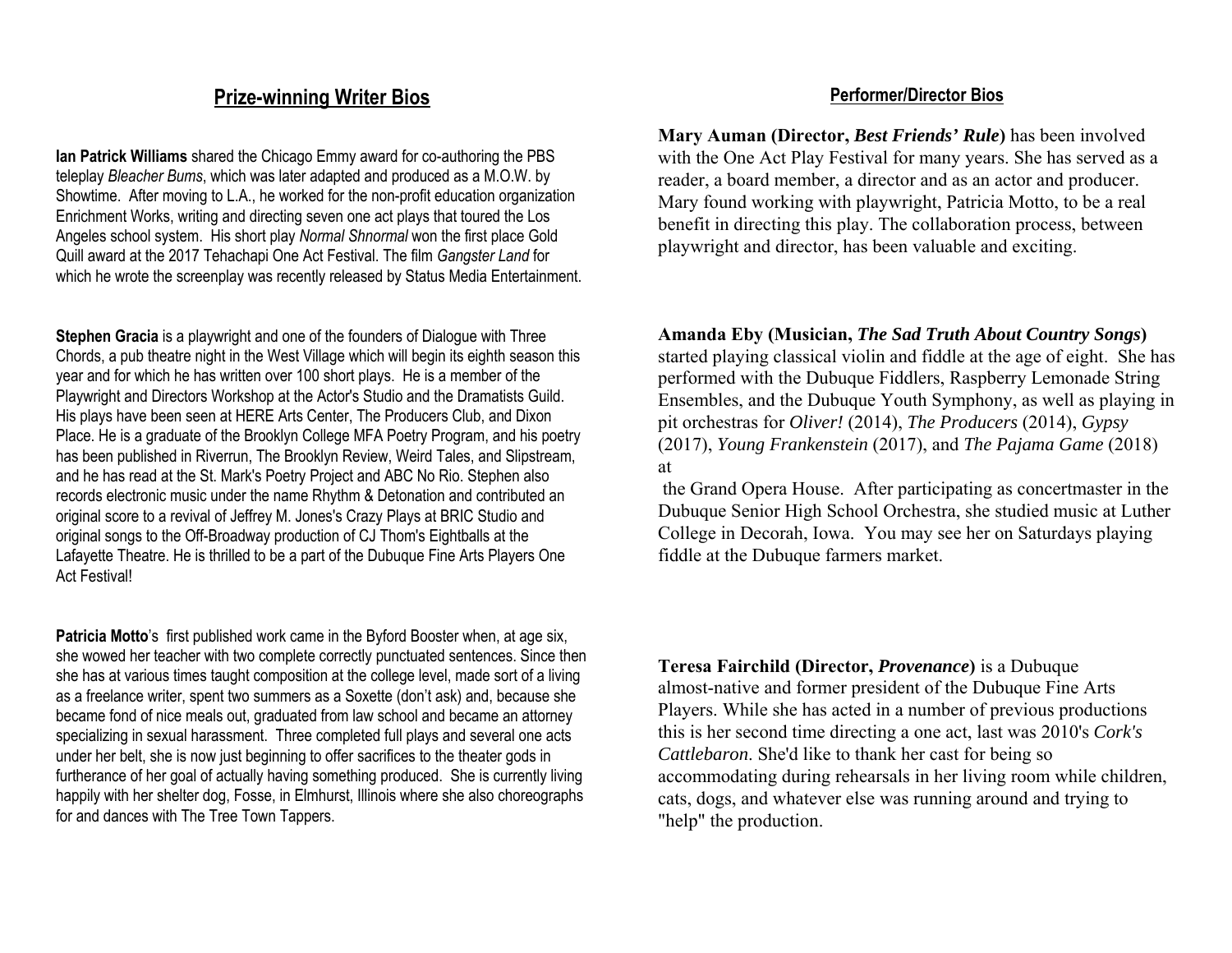#### **Performer/Director Bios**

**Kevin Firnstall (Ricky,** *Best Friends' Rule***)** re-joins DFAP after having previously directed two one-act plays (*Between Men*, *Sensational Surrogates*). Since moving to Dubuque in 1993, Kevin has performed in multiple productions for Fly-By-Night Productions, the Grand Opera House, Die Laughing Murder Mystery Players, and the Dead Artists Lecture Series. He has also directed several shows for both FBNP and the Grand. Kevinhappily returns to the stage after a long absence that has been recently filled with a personal loss and challenges. This performance is dedicated to Tim Horsfield (1954-2018), Kevin's "too perfect" partner and husband for 29 years.

**Cathy Goodman (Jess,** *Best Friends' Rule***)** – While a new face for the DBQ One Acts, Cathy is no stranger to Dubuque audiences, having done shows with the Bell Tower Theater, Grand Opera House, Fly-By-Night Productions, and Rising Star. She is also the director and performs with the Brew Ha Ha Players (stonecliffwinery.com). Cathy is founder of the Mistletones® (mistletones.biz) with their Christmas variety show, SNOWBIZ®, having been voted 2016 BEST EVENT by the Dubuque CVB. Be sure to catch them this year on December 6. By day, Cathy's in the swim of all things advertising as owner/creative director of big fish creative.

**Jill Heitzman (Alma,** *Provenance***)** is excited to be acting in her first One Act, although she has directed three of One Acts over the years. Jill is an Assistant Professor of Music at Divine Word College. Jill is an artist, too, having taken many courses over the years. She probably knows just enough to be dangerous! Jill is really enjoying playing Alma Branzini, as she can really relate to her style of dress (yes, these are my clothes), her passion for the arts, and her unswerving belief that art makes the world a better place. Thank you, to my son for helping me with lines, not caring if I'm home or not, and being my wonderful boy. Also, a big thank you to Lisa Towers, my art teacher, for her supplies and help in creating these "unknown masterworks". And thank you to Teresa for sharing her home for rehearsals and for her thoughtful direction!

#### **Performer/Director Bios**

**Terri Jackman (Darla Bartow,** *The Sad Truth About Country Songs***)** is excited to be on stage once again with the Dubuque Fine Arts Players. It is a change, though, to go from playing the Mother of God to a southern mama. She has been active in theater since 1992, doing theater with the Grand Opera House, Bell Tower Theater, Main Street Players, Galena Art Theater, Mighty Richland Players, and Fly-By-Night. When not involved in theater, she loves to read, travel and do counted cross-stitch.

**Jennifer Maki (Director,** *The Sad Truth About Country Songs***)** is directing her second play for The Dubuque Fine Arts Players. Previously she directed *Soldier's Heart*. She also appeared in the one act *Where Were You on Your Ninth Birthday*. Additional area directing credits include Galena Art Theatre (*Harvey*, *84 Charing Cross Road*, *Waiting for the Parade*) Western Dubuque High School (*Clue: The Musical*) Drexler Intermediate School (*Bard in a Box: The Taming of the Shrew*). In 2015 she formed a community theater company now based in Farley, Iowa (The Road Less Traveled Community Theatre Company) which is currently in rehearsals for *Steel Magnolias* opening in November. She is grateful for this opportunity to bring this script to life and celebrate the incredible performing talent of our area. Special thanks to her family and friends for their support, Stephen Gracia for this incredible script, and Christopher Daniel Gay for its inspiration. We have much to learn from you and your life.

**Justin Milligan (Benjamin,** *Provenance***)** has always had a passion for theater, and he's also totally not embarrassed to say he was a member of the "Grandma Mojo's Moonshine Revival" comedy troupe at Iowa State University. Now that he's gotten married, moved to Dubuque, and had three children, he's ready to get into acting again, and he's grateful for the opportunity to do so through DBQ One Acts.

**Zack Werner (Amos Bartow,** *The Sad Truth About Country Songs***)** has an acting history which includes Gilmore in *Egad! The Woman in White* and Nicodemus in *The Mystery of Irma Vep* among others. In his off time he enjoys drawing and the time spent at work. He'd like to thank his director and the whole community theatre, his parents and brothers, his roommate and loving girlfriend. Enjoy the show!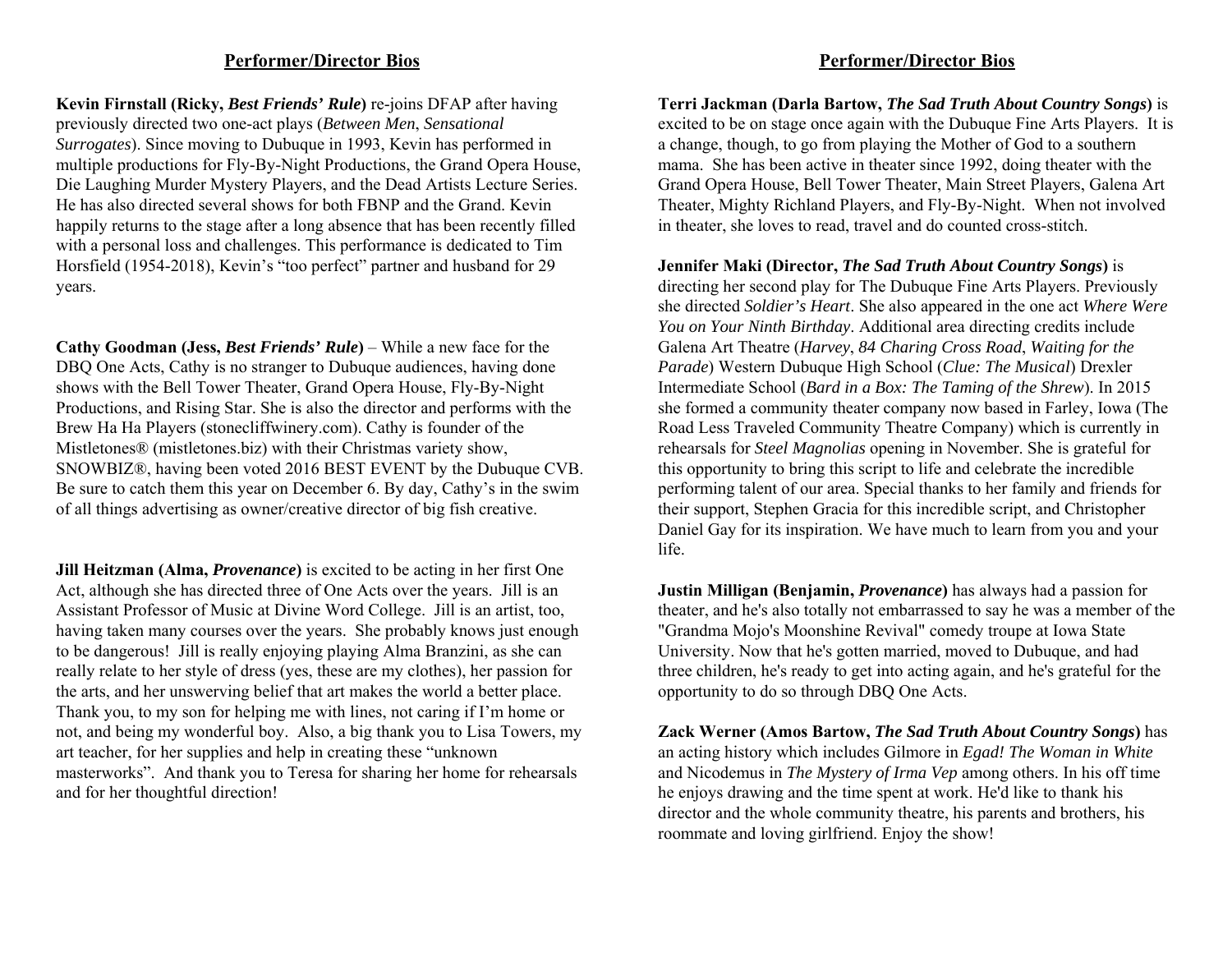### **Production Credits**

| Technical & Lighting Director Nicholas Johnson |  |
|------------------------------------------------|--|
|                                                |  |
|                                                |  |
| Rose Onufrak                                   |  |
| Wendy Wilwert                                  |  |
|                                                |  |
| Promotion Design & Publicity  Art Roche        |  |
|                                                |  |
| Mailing  Art Roche                             |  |
| Box Office & Webmaster  Brian Peters           |  |
|                                                |  |

### **DBQ One-Acts Board**

Thomas Boxleiter, Contest Coordinator

Melissa McGuire

Brian Peters

Art Roche, President

Wendy Wilwert

## **Acknowledgements**

Catherine BoxleiterTom BoxleiterRyan Michael Decker Doug Donald Dubuque County Fine Arts Society Cathy Goodman Tom and Geri Goodman Kintzinger Law Firm, PLC Lenore HowardLoras Players Doug Mackie The Masonic Temple Melissa McGuirePatricia MottoNet-Smart [providers of www.dbqoneacts.org] The Richards HouseDavid and Michelle StewartJustin Young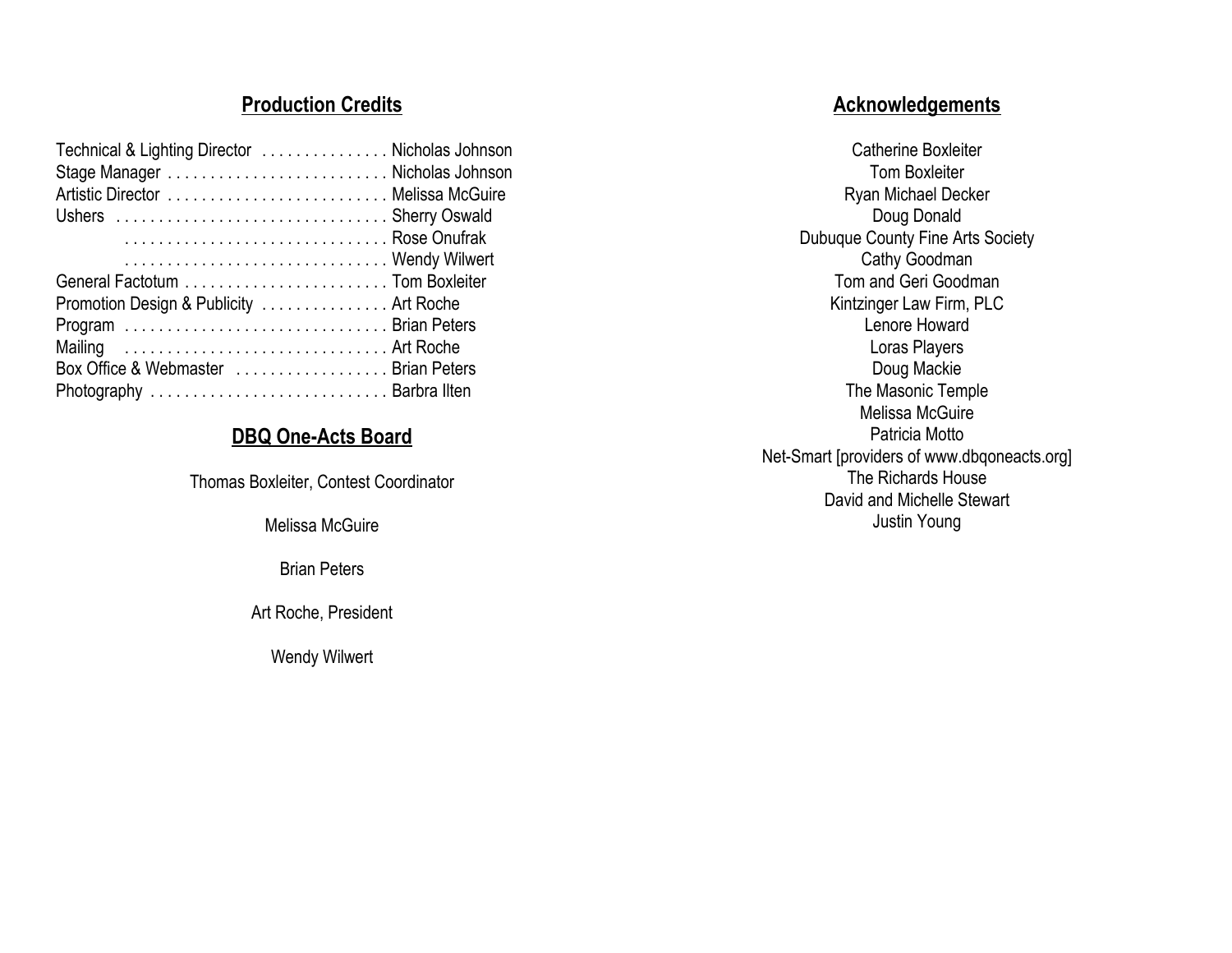

# DBQ One Acts

Thanks

The Masonic Temple of Dubuque

For providing a space

For us to produce

the 41st winners of the

World's Oldest One-Act Play Writing Contest!

### **The Process**

The Prize-winners you see today have been vetted through a rigorous selection process. In the first round, every play that is submitted to the Playwriting competition is read twice by two different readers. Once all the plays are scored, the top plays (the exact number depending on the cut-off score) are read by two different readers from a different reading group. The top ten plays are selected based on the average scores from two rounds and are sent to the jury.

The final jury consisted of the three directors and two other tri-state theater luminaries: Emily Painter and Mike A.H. Link. The prize winners thus have been read by at least nine different readers.

Our competition is unique in that the writers get back comments from the readers, allowing even those who did not survive our vetting process to improve their skills and come back stronger next year. And many of them do come back and sometimes even win!

### **Our Readers**

Dick Auman Tom McMahon Mary Auman Kari Mest Carol Boleyn Ann Onufak Catherine Boxleiter Rose Onufrak Jim Leybourne Sherrie Lou Oswald Mike A. H. Link Brian Peters Jennifer Maki Art Roche Luke Mann Dianne Roche Melissa McGuire Christine Warner Steve McGuire Shannon Wedeking Michelle McKinley Wendy Wilwert